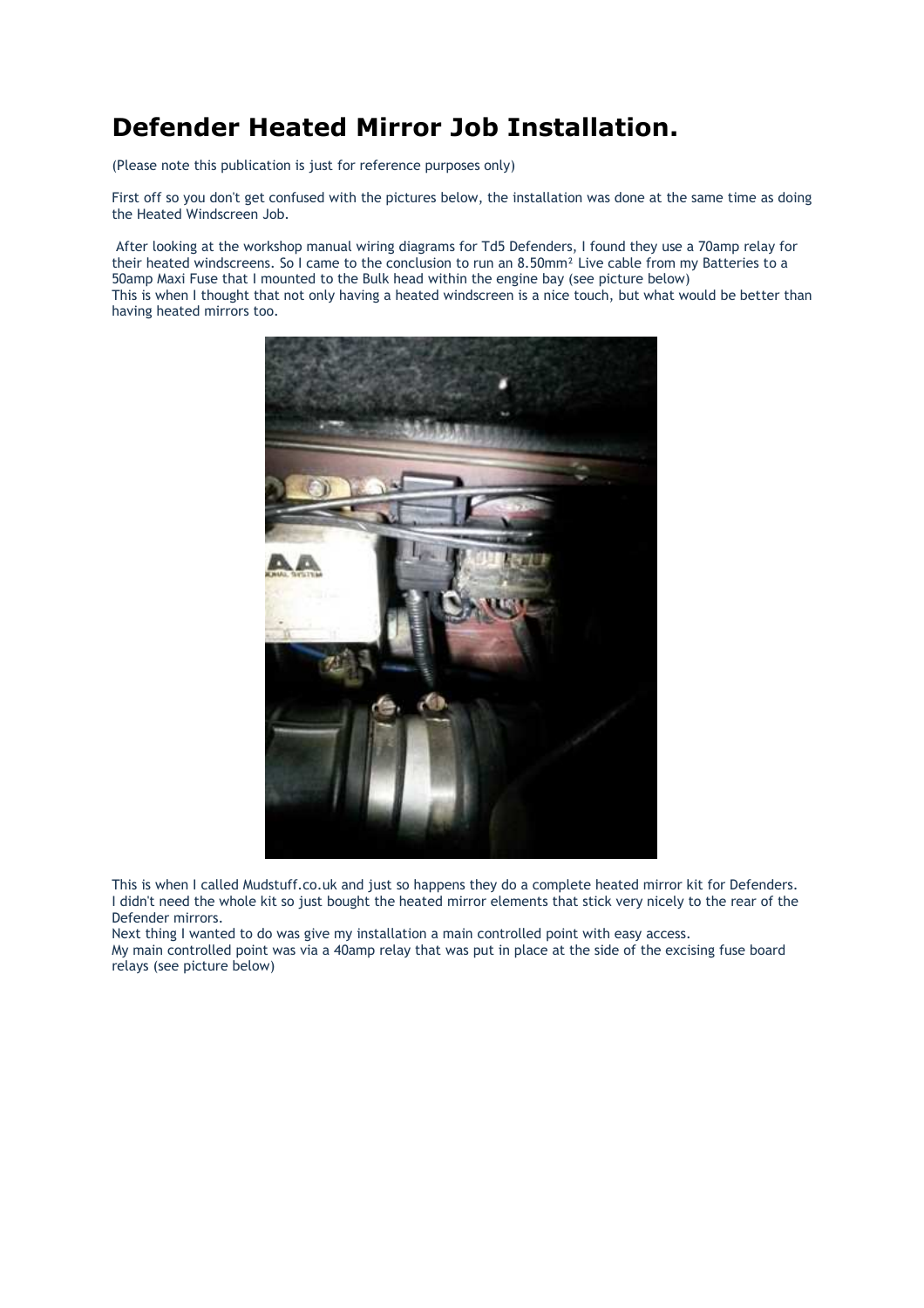

The next thing to do was put in place the relays to control the heated windscreen/mirrors and a wired switched negative output relay to put the heated windscreen light on in the clock cluster! I found the plugs that plug into the rear of the clocks that control the warning lamps in my loom we're without connectors to the heated windscreen warning lamp. As I didn't have any of these types of connections to put into place in the warning lamp plugs, I just soldered onto the lamp bulb a single thin walled wire and gave it a negative feed from the relay. Note do not put a live anywhere near your warning lamp bulb track as it will just frazzle up.

I then fitted another Carling on/off switch into my Mud Console (Switches are available from Mudstuff.co.uk) After connecting my wires up, it was time to see how the switch and warning lamps looked (see pictures below)

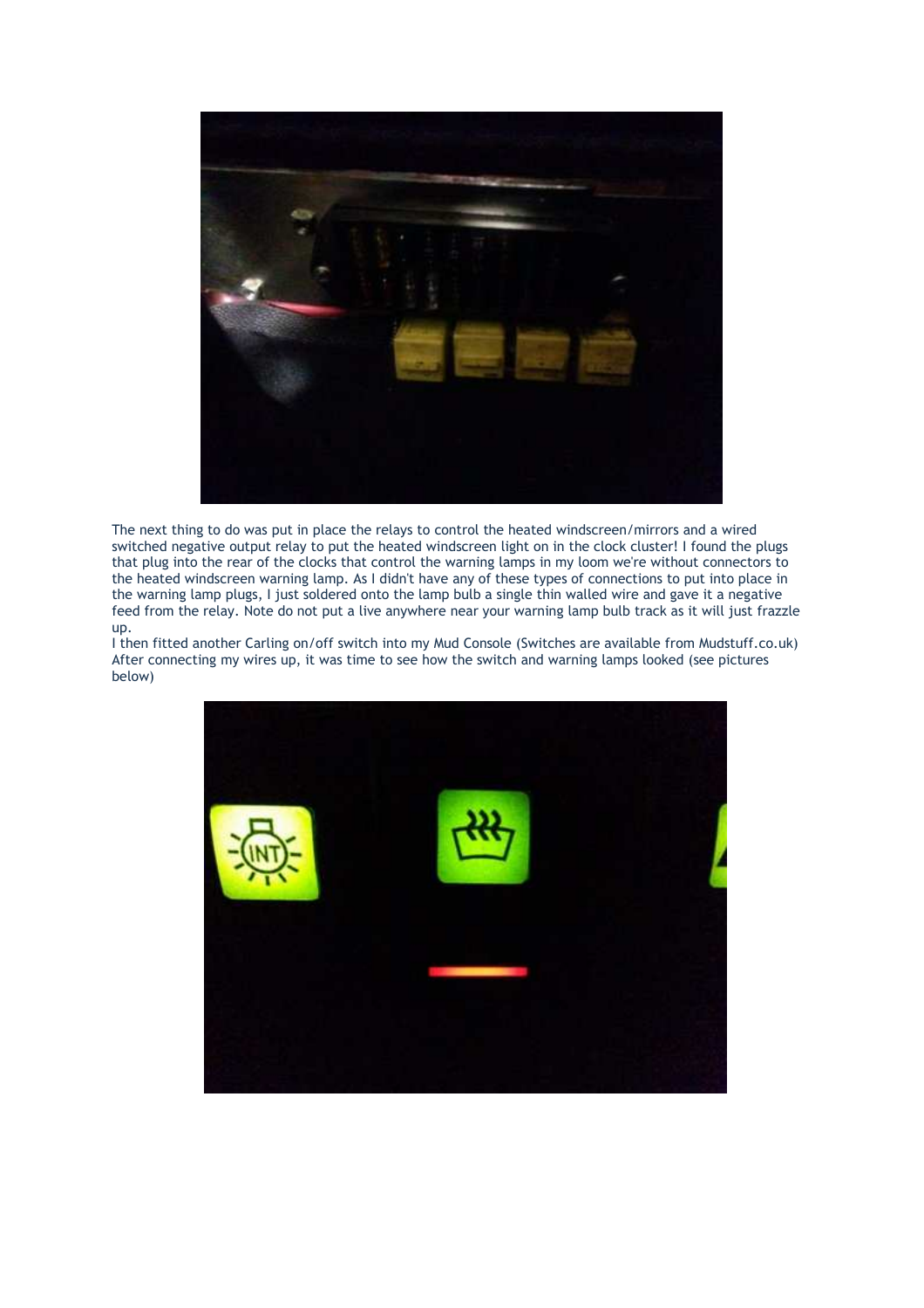

Next step was to install and wire up the two relays to control the heated windscreen and the mirrors. I used a 70amp relay for the windscreen and a 40amp relay for the mirrors. I did think about adding in a timed relay but as its only me that drives my Defender I think the noticeable orange glow off the heated screen warning lamp will remind me to turn it off (I might entertain the timed relay in the future and I will add to this page when done) (See pictures below for relay mounting behind clocks)



After I got all my wires to the points I wanted them it was time to start dismantling and modifying the mirrors, mirror cases and their mounting arms.

Step 1. I made sure my mirrors we're warm and I removed the mirror glass retaining seal. Make a note on it of how it was fitted as it'll go back on so much easier and warming it up is a key factor.

Step 2. Sticking my Mudstuff Defender glasscloth technology heated elements to the back of my mirrors. Making sure I have created a grease free surface first (See picture below)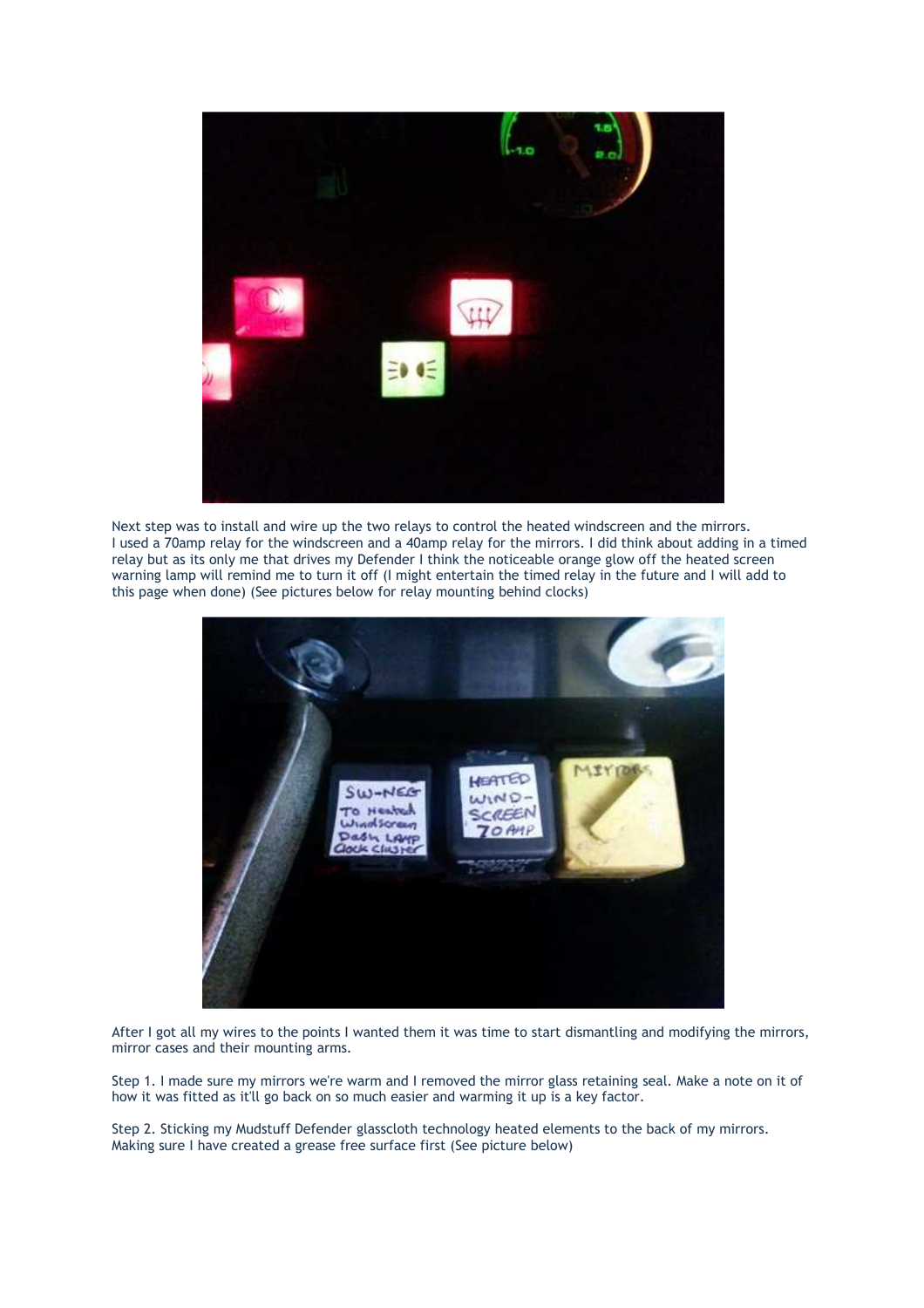

Step 3. I next drilled a hole through the bottom of my mirror casings and through the inside plastic retaining plate, this plate pull slides out (See pictures below)

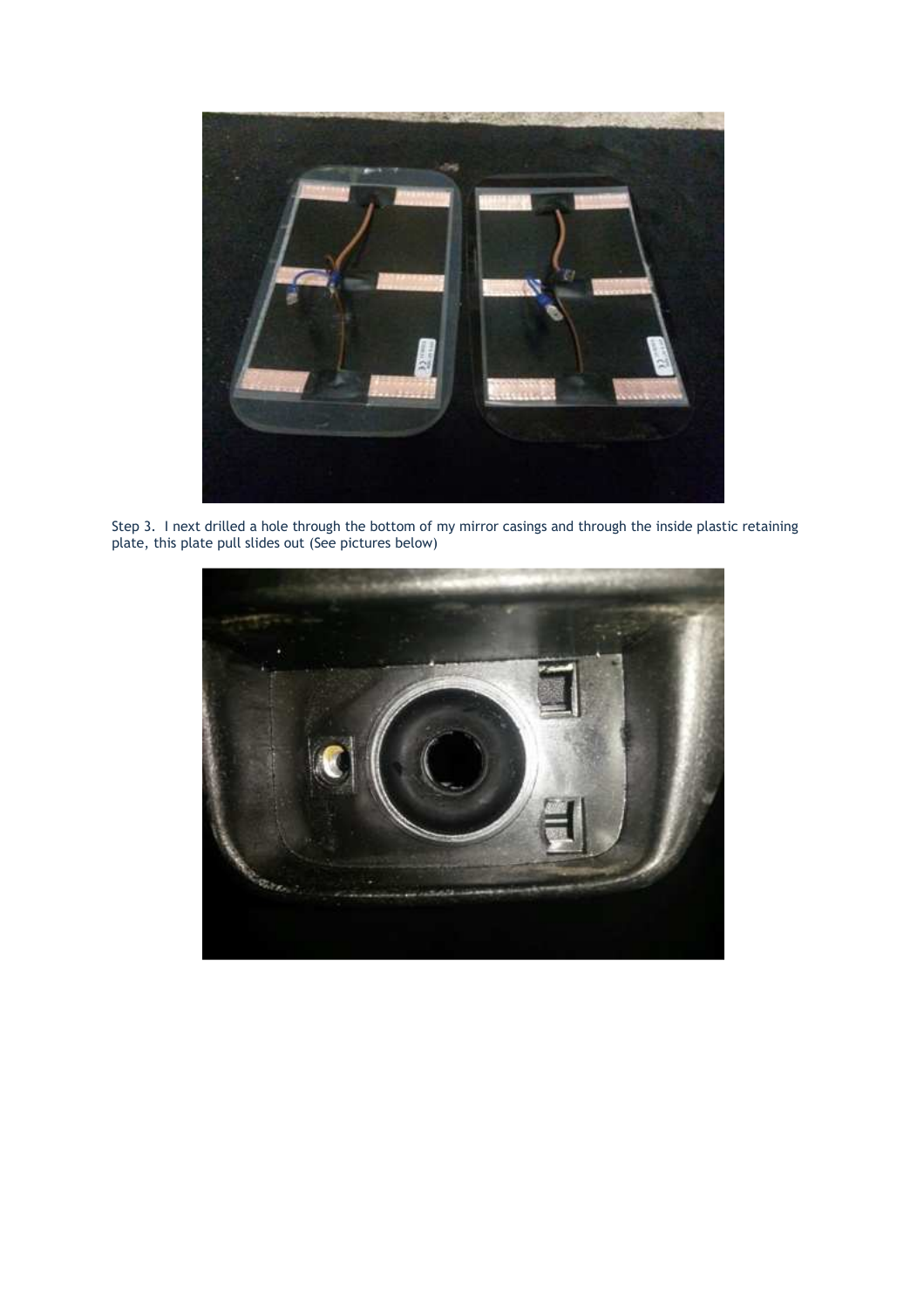

Step 4. I drilled an 8mm hole through the ball end of the arm (See picture below)

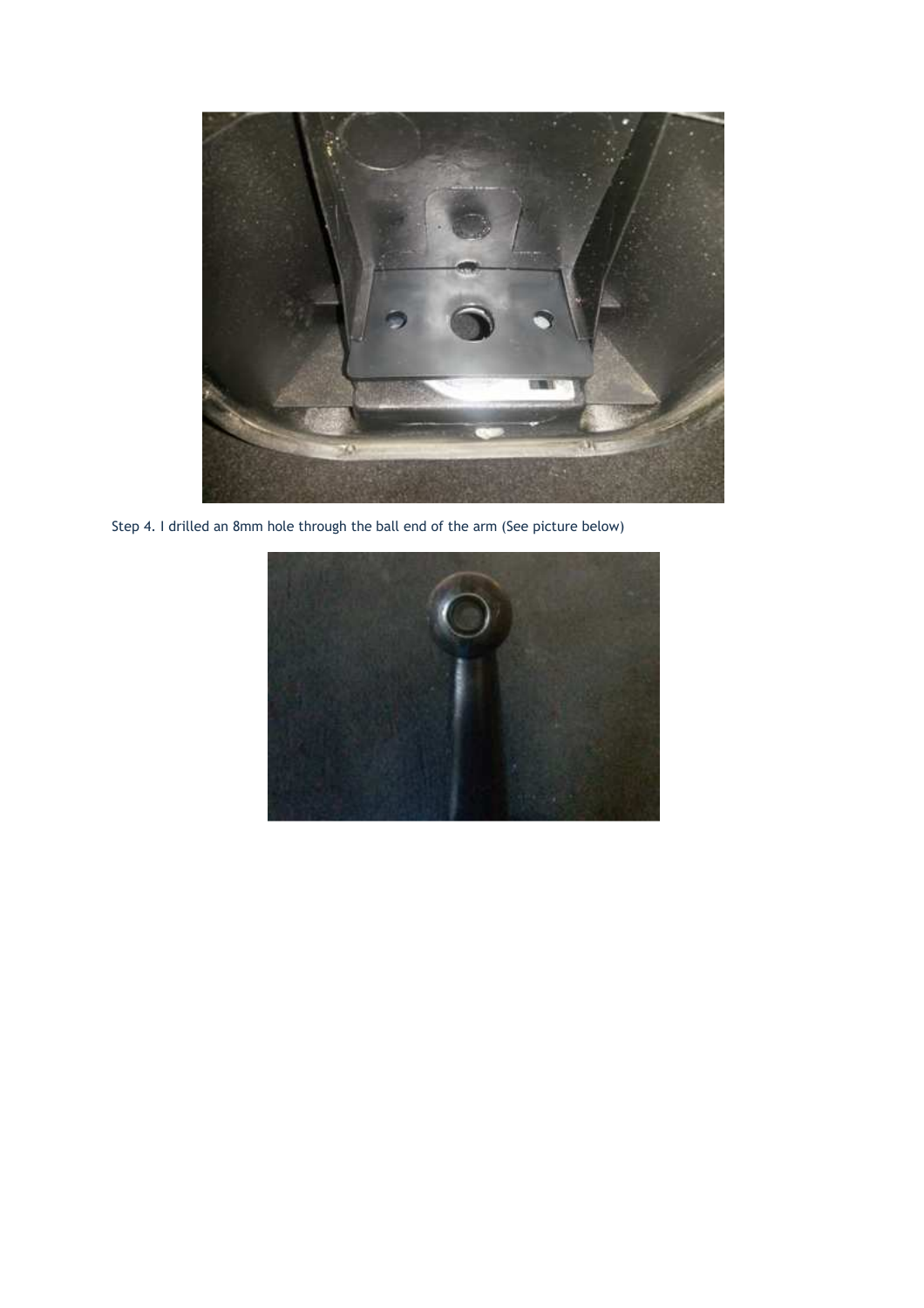Step 5. Removed the plastic dust cap off bottom of arm (See picture below)



Step 6. Knock out top dust cap from arm with a 1/4" punch

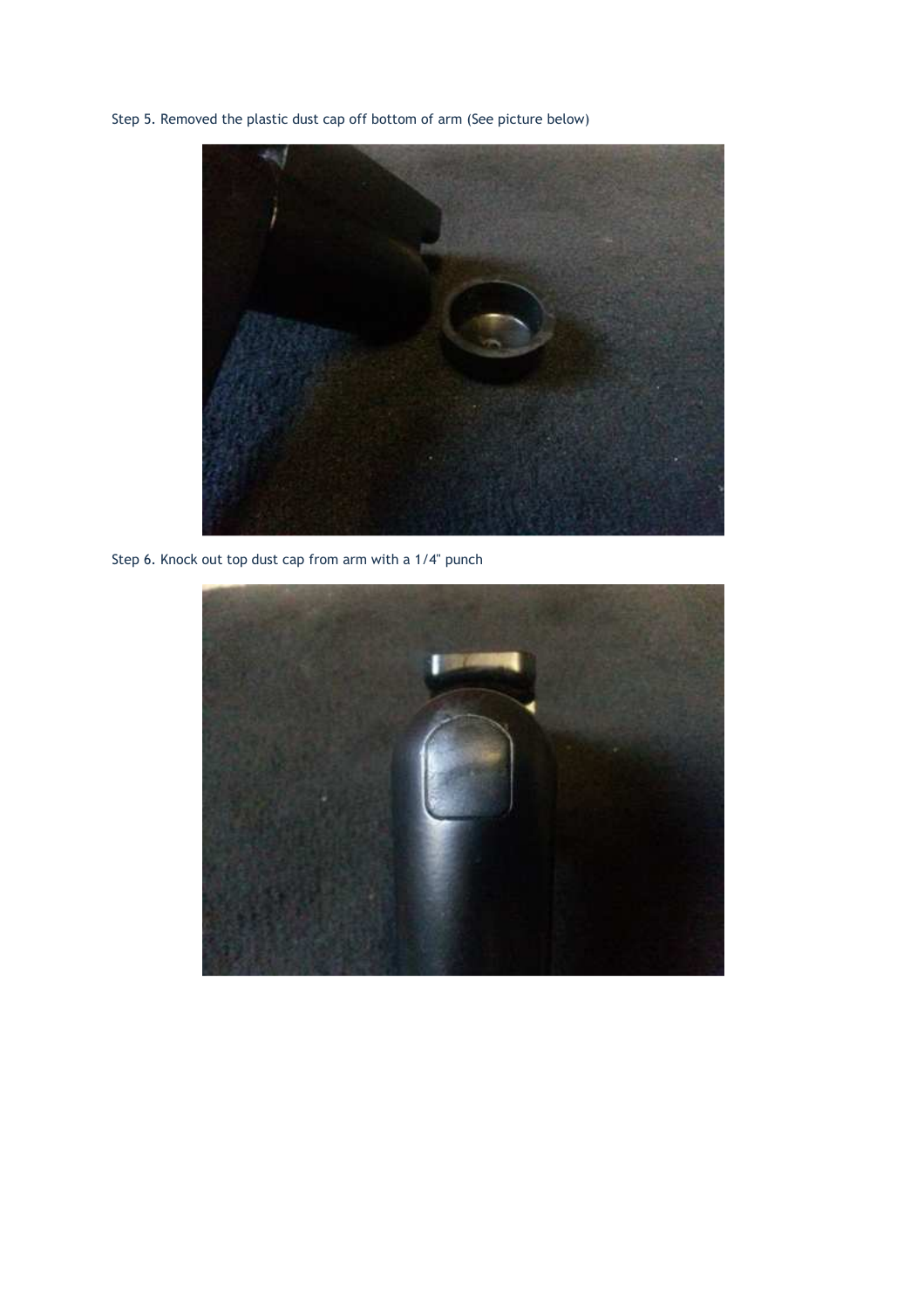

Step 7. I drilled an 8mm hole through the underside of the arm to where the top dust cap is fitted (Note, you will need a long shank drill for this to keep a very shallow angle. The hole needs to be kept as close to the top as possible. See pictures below)

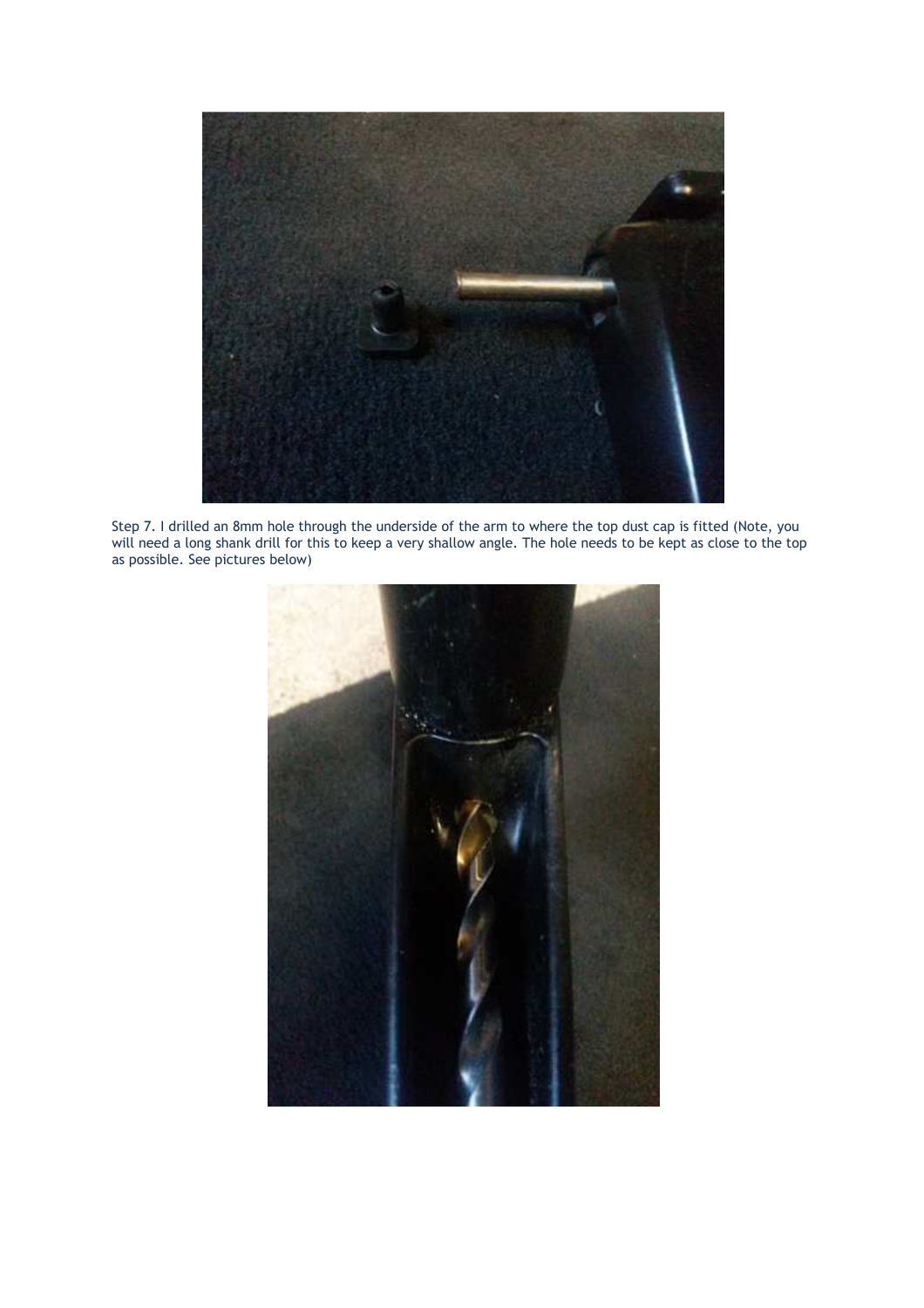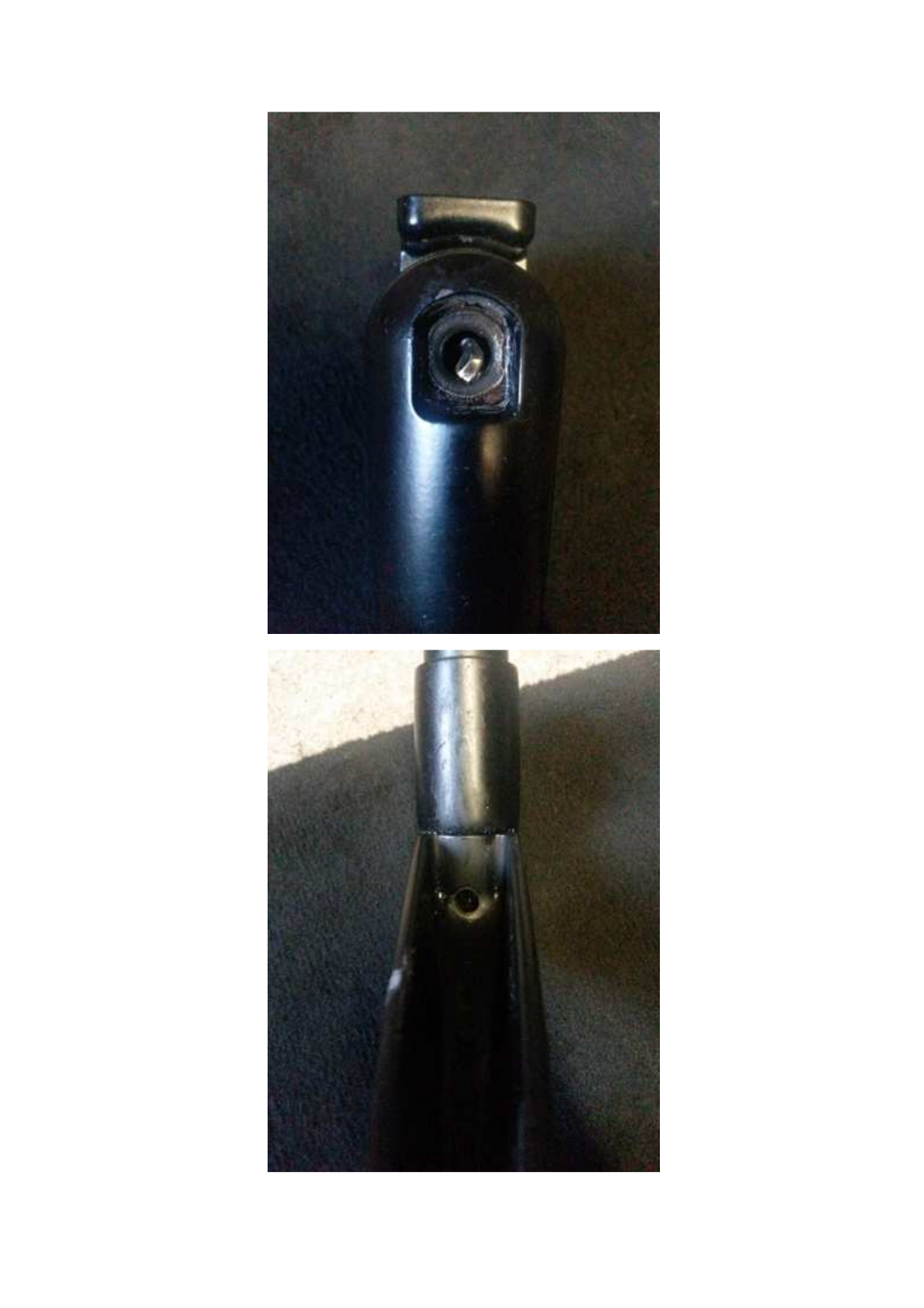Step 8. Trimmed down top dust cap otherwise it will foul the wires coming through hole (See picture below)



Step 9. I fed and traced the cables through the mirrors and arms and re assembled. I drilled an 11mm hole through the bottom dust cap and fed some 11mm O/D - 7mm I/D convoluted tube through and up into mirror arm and sealed accordingly. Now my mirrors are ready for fitting to my Defender. (See pictures below)



"The underneath of the mirror arm above was sealed appropriately to protect and hide the wires"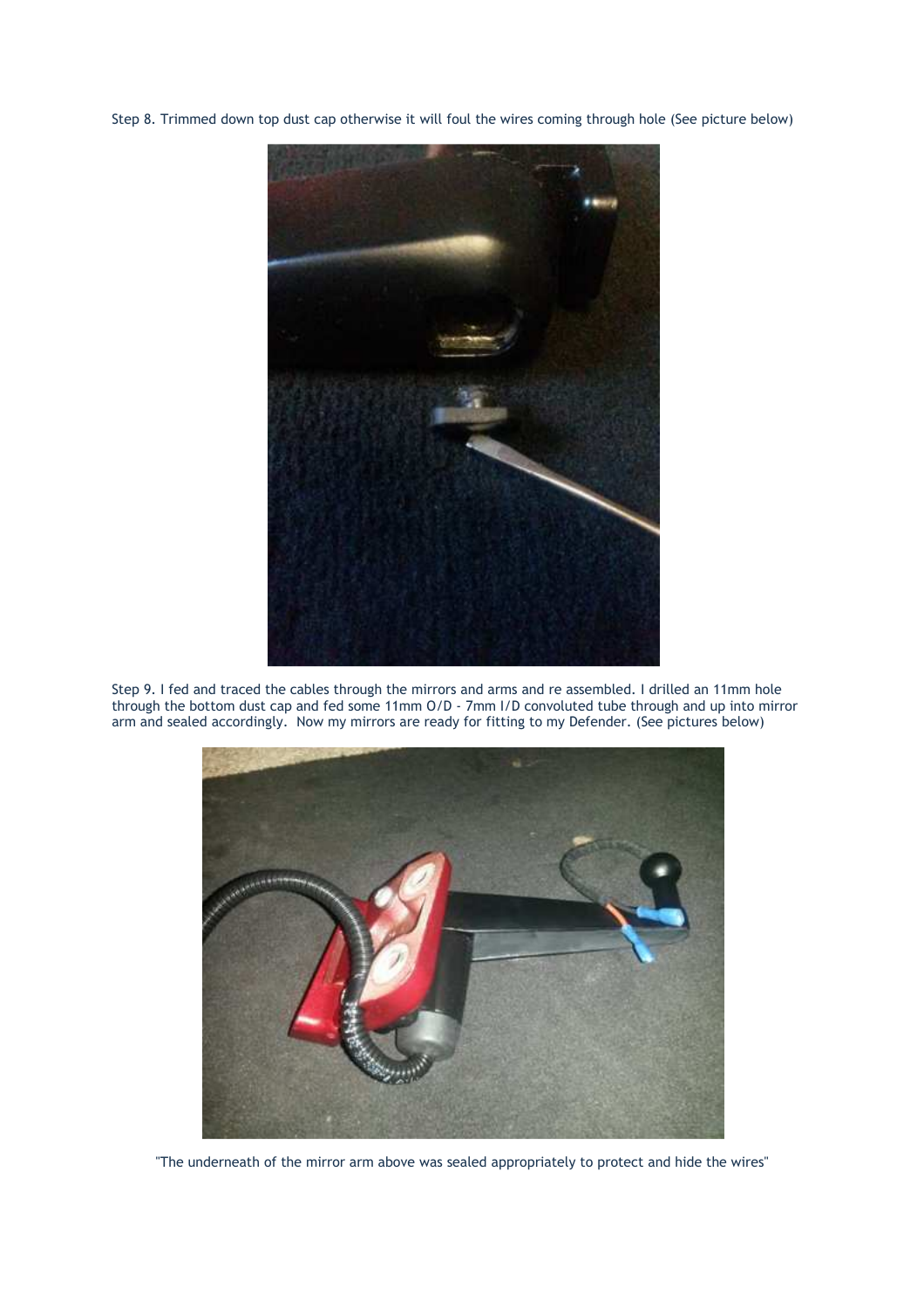

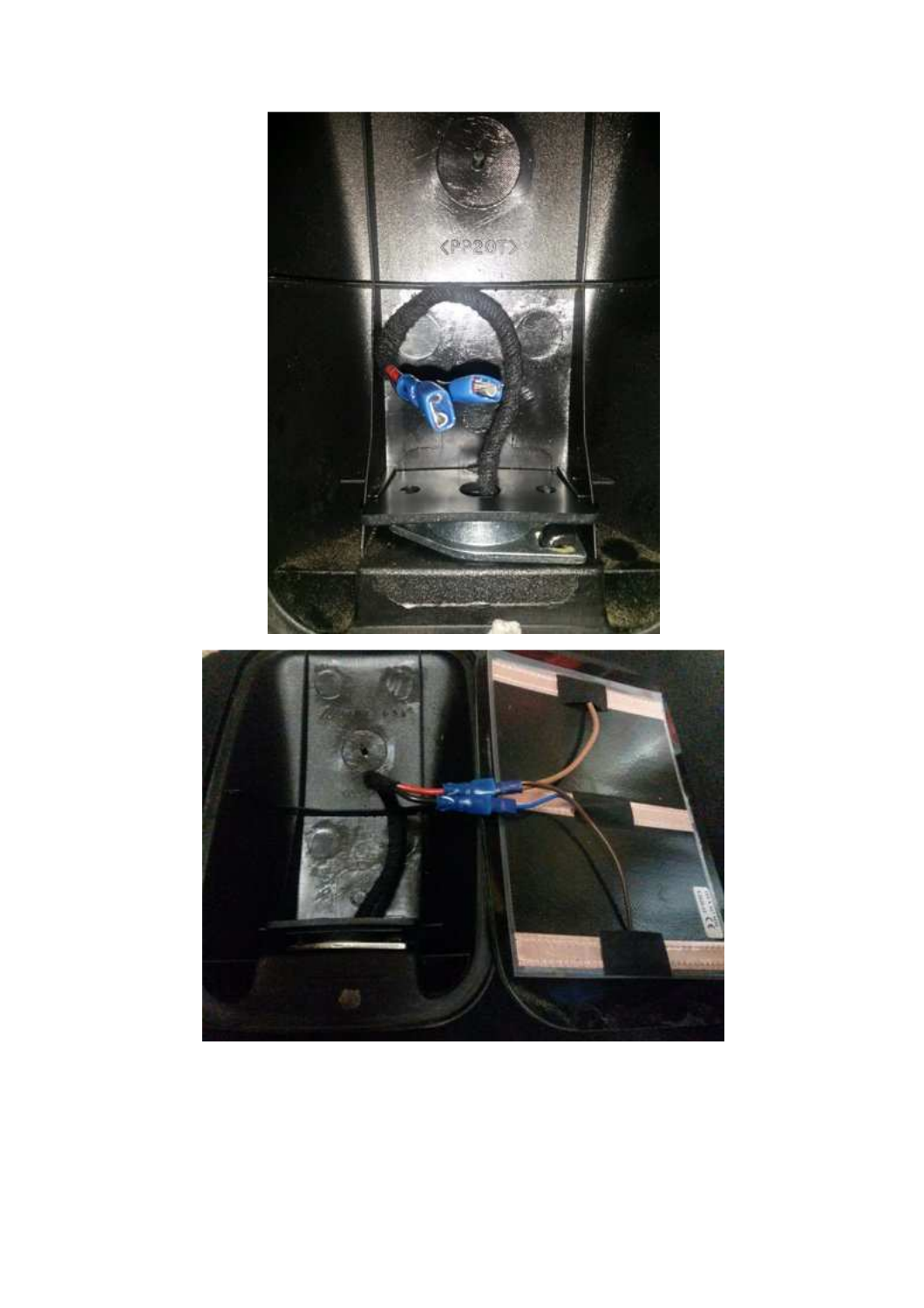

"In the picture above I secured the convoluted tube to the Hinge back via a plastic Black Nylon 'P' Clip secured via the excising mirror arm screw"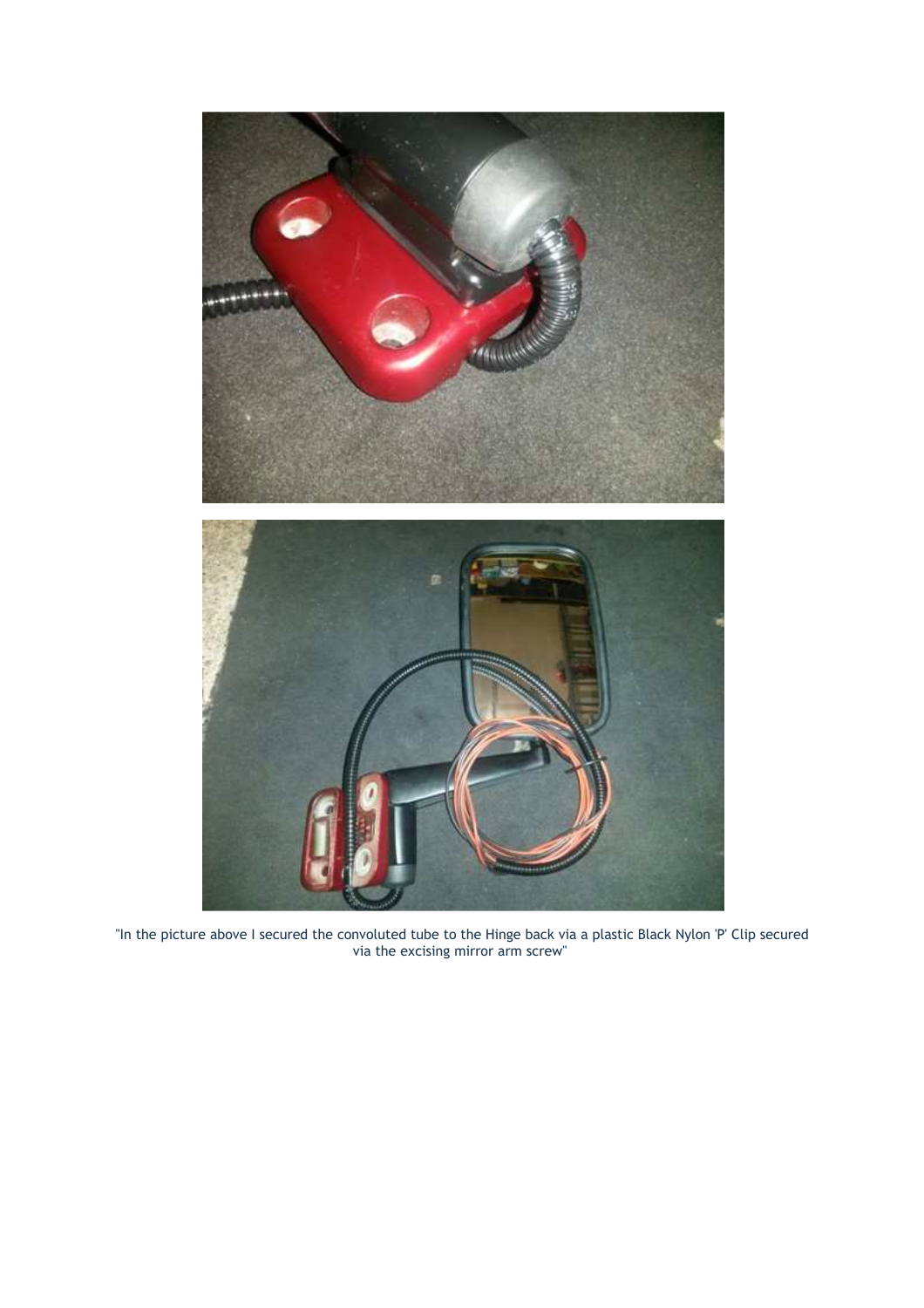## **Ready for Fitting**

Step 10. I drilled an 11mm hole through the door in between the two door hinge bolt holes and fed my wires and convoluted tube through the door (See picture below)



Step 11. I then routed my cables through the doors and made sure the convoluted tube was secured to stop any fouling on my window operation. I did this using convoluted tube harness clips. These have a raised inside rib that stops the convoluted tube from moving. (See pictures below)

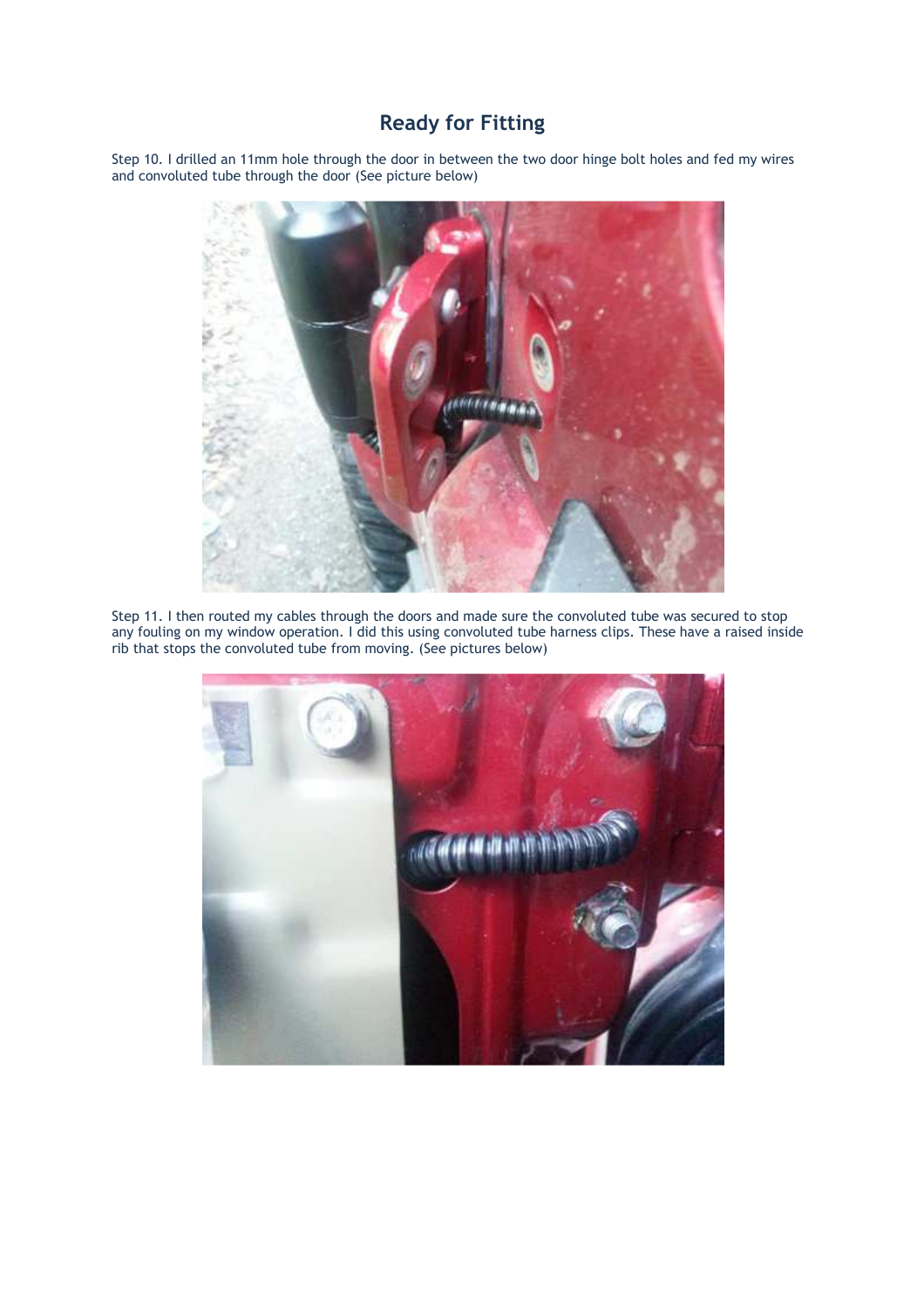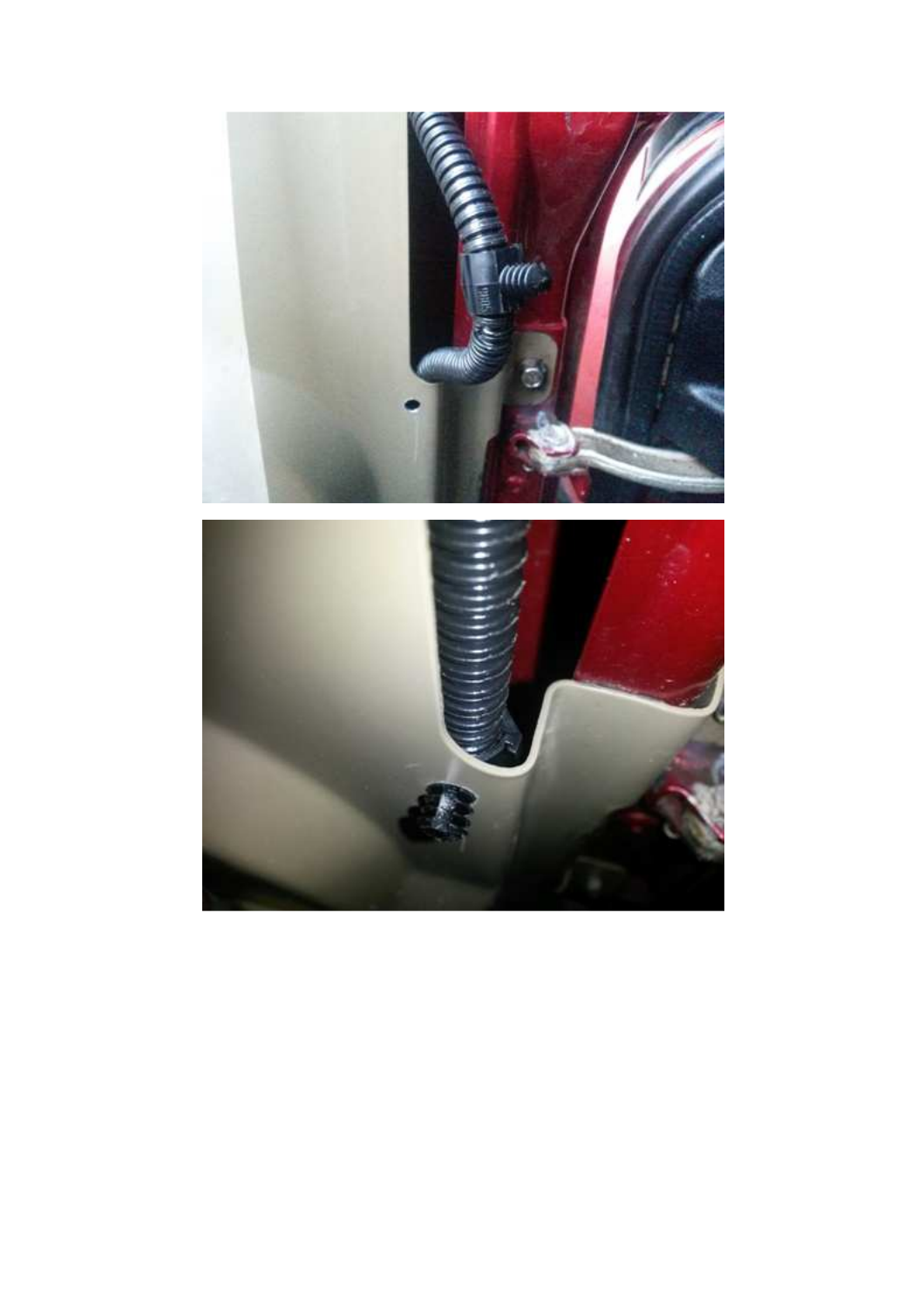

Step 12. Making sure the convoluted tube is sealed. I used Dum Dum sealer the same as Land Rover use on the door plastic membrane. (See picture below)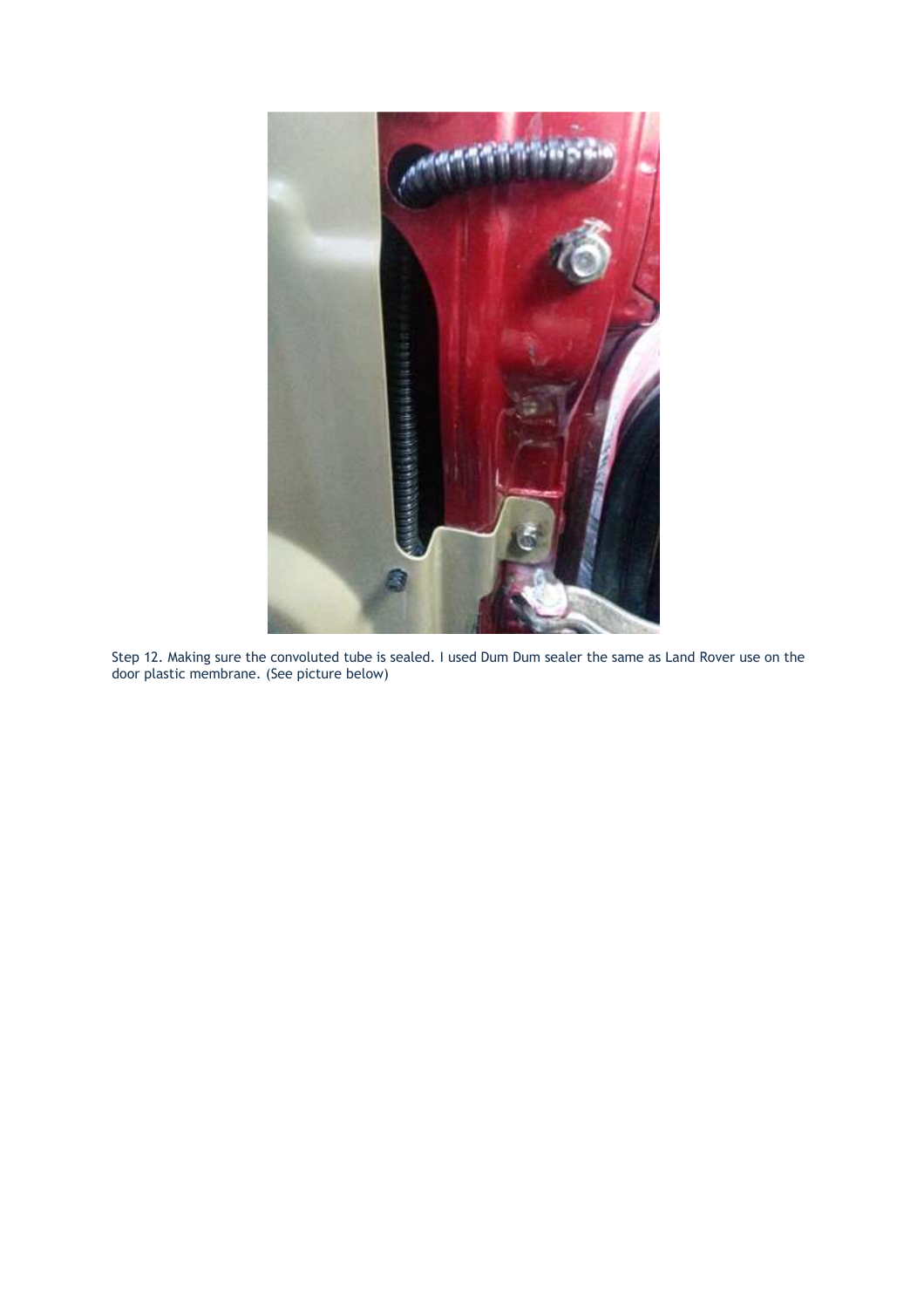

Step 13. I routed my cables from the doors through the rubber conduit to the bulk head where my electric windows and central door locking plugs are. I made the connections via a two way waterproof connector. "Sorry but missed that photo! Must have been getting excited" (See picture below)

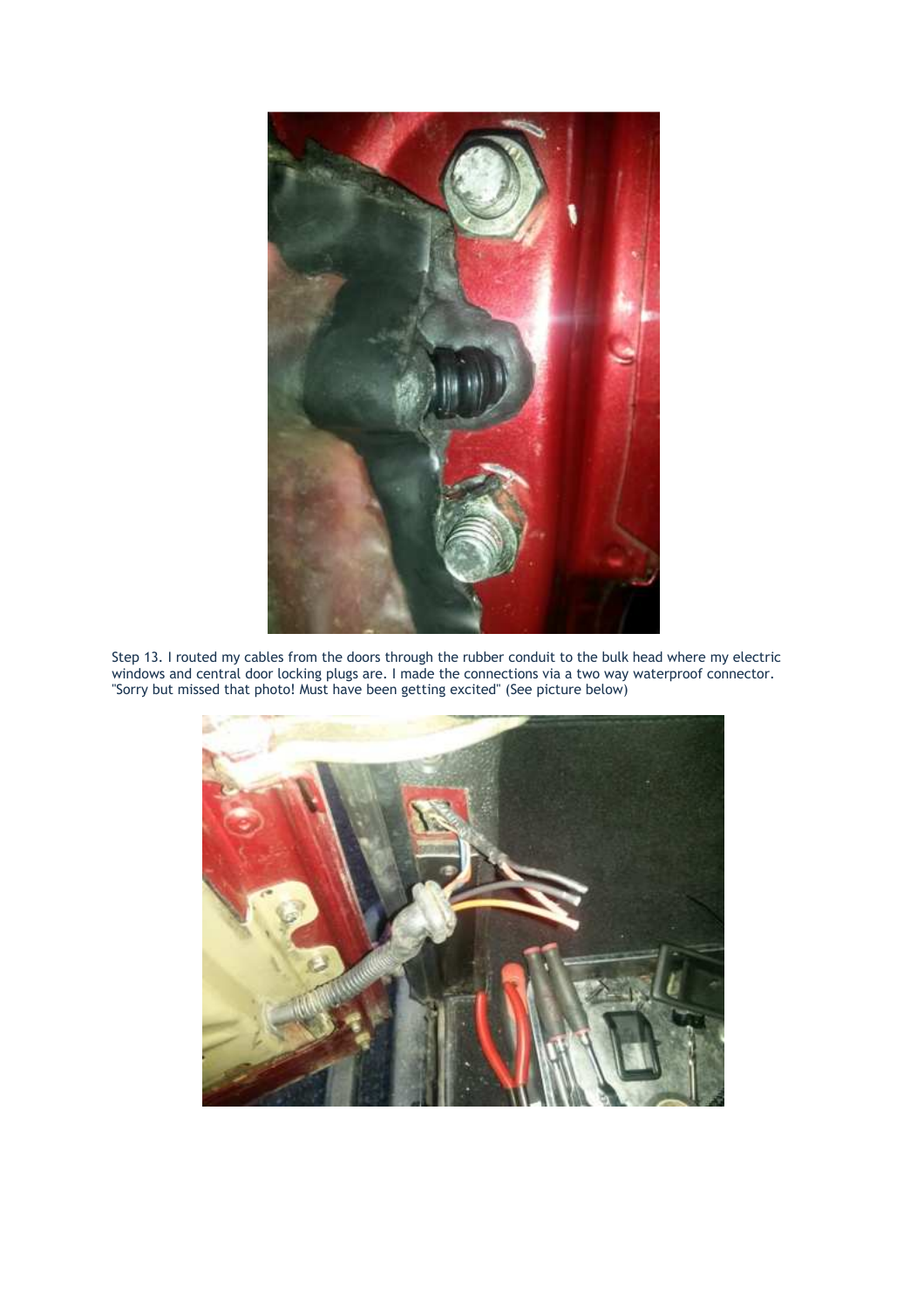## **Job Done**



**Defender Heated Mirrors From: MUD UK Land Rover Outfitters www.mudstuff.co.uk**